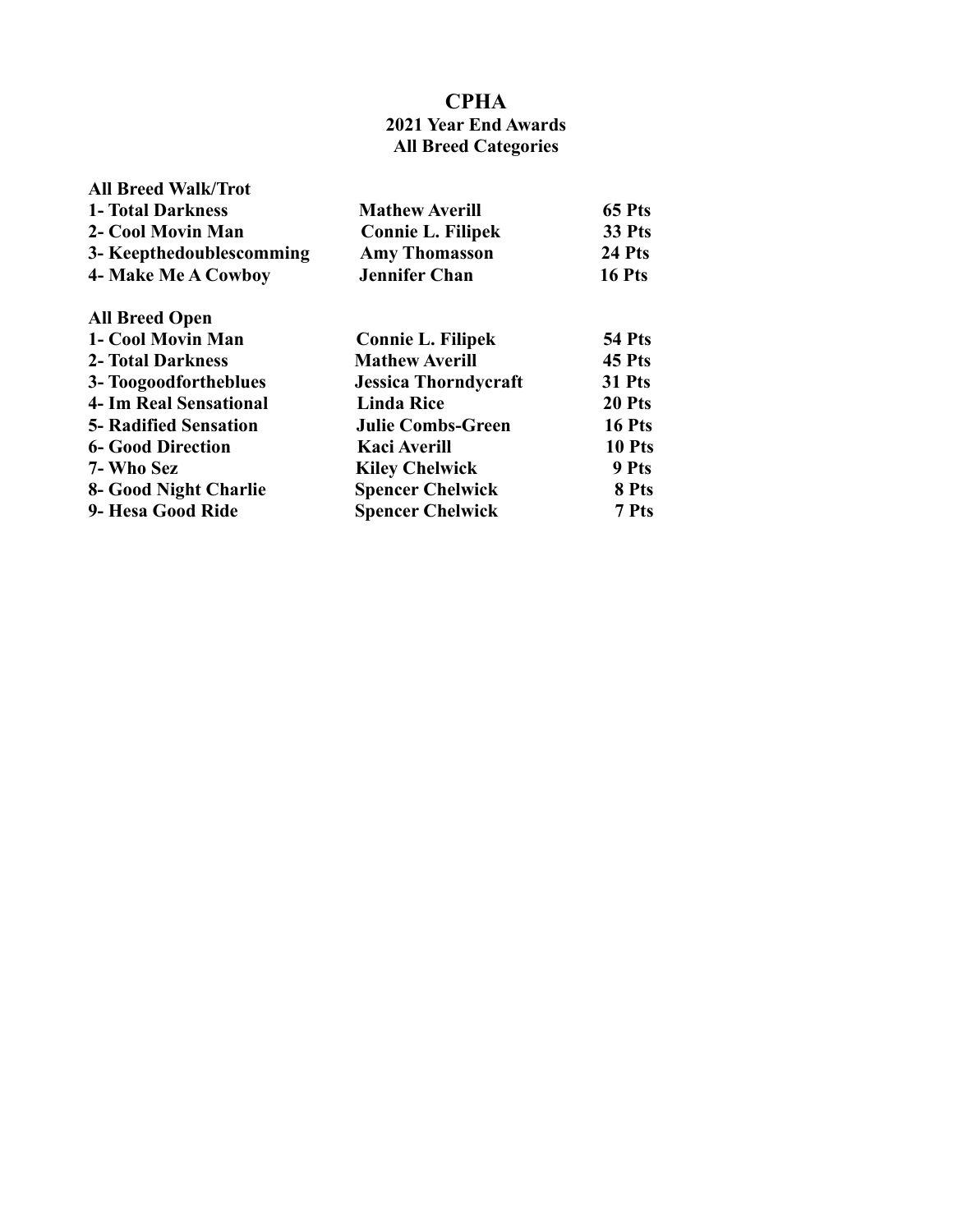# **CPHA 2021 Year End Awards Amateur Halter & Performance Categories**

| <b>Amateur Halter Horse</b>                  |                             |                |                                |
|----------------------------------------------|-----------------------------|----------------|--------------------------------|
| 1- Smokin Sacred Son                         | <b>Kellie Probst-Bushey</b> |                | <b>64 Pts Champion</b>         |
| 2- Still Scenic                              | <b>Amber E. Harmon</b>      |                | 17 Pts Reserve Champion        |
| <b>3- Im Real Sensational</b>                | <b>Linda Rice</b>           | 9 Pts          |                                |
| <b>Amateur Trail Horse</b>                   |                             |                |                                |
| 1- Goodnight Charlie                         | <b>Spencer Chelwick</b>     |                | <b>86 Pts Champion</b>         |
| 2- Im Real Sensational                       | <b>Linda Rice</b>           |                | <b>30 Pts Reserve Champion</b> |
| <b>Amateur Performance Halter Mare</b>       |                             |                |                                |
| 1- Almost to Tempting                        | <b>Kristen Shaw</b>         |                | <b>54 Pts Champion</b>         |
| 2- Sirtinly No Doubt                         | <b>Katie Hudson</b>         |                | <b>18 Pts</b> Reserve Champion |
| 3- Icanbreakheartoo                          | Laura L. Hamill             | 10 Pts         |                                |
| <b>Amateur Performance Halter Geldings</b>   |                             |                |                                |
| <b>1- Total Darkness</b>                     | <b>Carrie Averill</b>       |                | 43 Pts Champion                |
| 2- Toogoodfortheblues                        | <b>Jessica Thorndycraft</b> | 42 Pts         | <b>Reserve Champion</b>        |
|                                              |                             |                |                                |
| <b>Amateur English Performance</b>           |                             |                |                                |
| 1- Almost To Tempting                        | <b>Kristen Shaw</b>         | 42 Pts         | <b>Champion</b>                |
| 2- Who Sez                                   | <b>Spencer Chelwick</b>     | 41 Pts         | <b>Reserve Champion</b>        |
| <b>3- Total Darkness</b>                     | Carrie Averill              | <b>37 Pts</b>  |                                |
| <b>4- Im Real Sensational</b>                | <b>Linda Rice</b>           | 12 Pts         |                                |
| 5- Make Me A Cowboy                          | <b>Jennifer Chan</b>        | 8 Pts          |                                |
| <b>Amateur Western Performance</b>           |                             |                |                                |
| 1- Goodnight Charlie                         | <b>Spenser Chelwick</b>     | <b>76 Pts</b>  | <b>Champion</b>                |
| 2- Im Real Sensational                       | <b>Linda Rice</b>           | 46 Pts         | <b>Reserve Champion</b>        |
| 3- Who Sez                                   | <b>Kiley Chelwick</b>       | 24 Pts         |                                |
| 4- Gotta Take A Chance                       | <b>Michelle Vondran</b>     | 18 Pts         |                                |
| <b>5- Good Direction</b>                     | <b>Carrie Averill</b>       | 16 Pts         |                                |
| <b>6- Almost To Tempting</b>                 | <b>Kristen Shaw</b>         | 8 Pts          |                                |
| 7- Hesa Good Ride                            | <b>Randy Raykovich</b>      | 7 Pts          |                                |
| <b>Amateur Reining</b>                       | <b>None Qualified</b>       |                |                                |
| <b>Amateur Walk/Trot Western Performance</b> |                             |                |                                |
| 1- Keepthedoublescomming                     | <b>Amy Thomasson</b>        | 33 Pts         | <b>Champion</b>                |
| <b>2- One Smart Gentlemen</b>                | <b>Jayme Fleemen</b>        | 16 Pts         | <b>Reserve Champion</b>        |
| <b>Amateur Walk/Trot English Performance</b> |                             |                |                                |
| 1- Keepthedoublescomming                     | <b>Amy Thomasson</b>        | <b>124 Pts</b> | <b>Champion</b>                |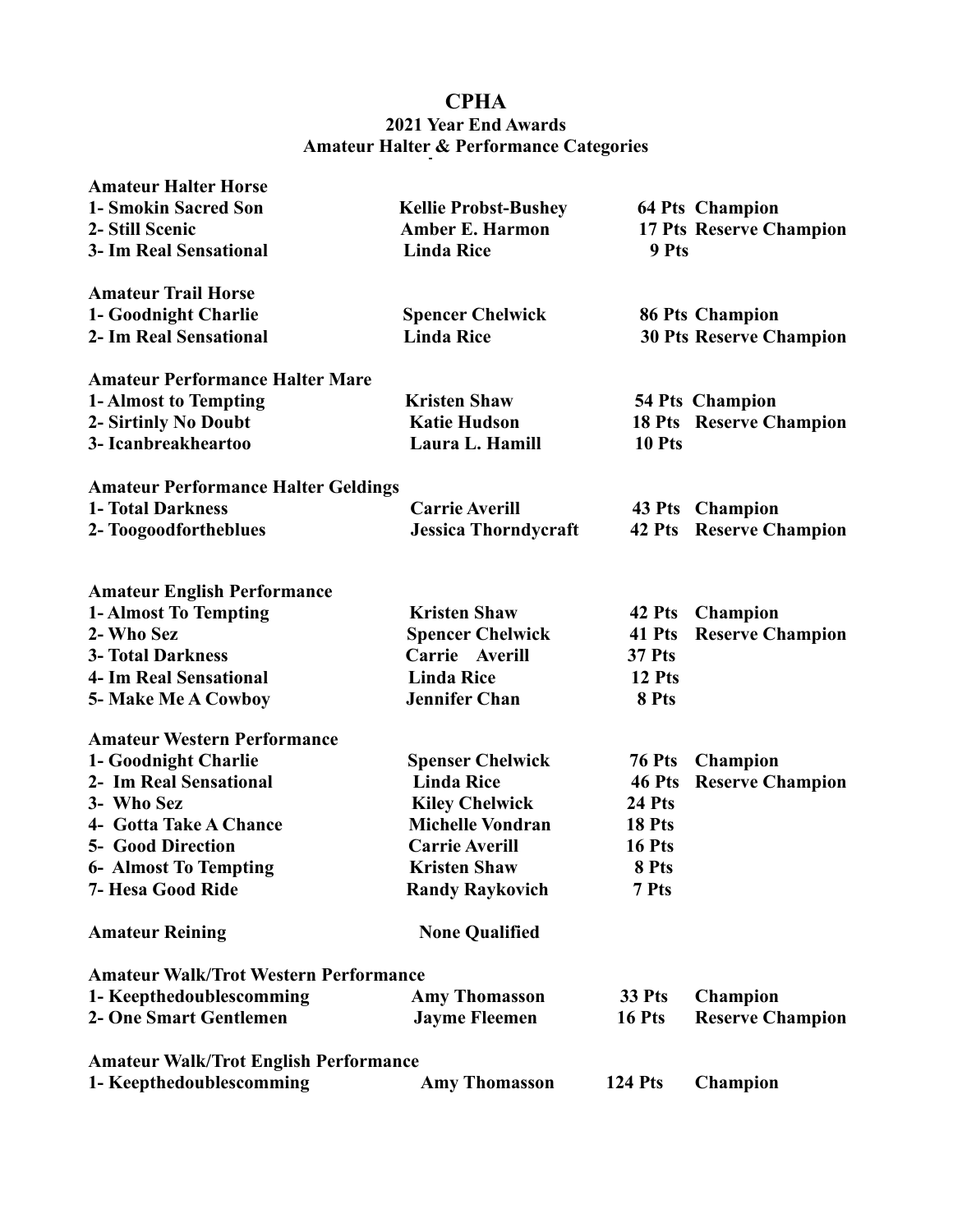| <b>Amateur Walk/Trot Trail</b>            |                             |               |                                |
|-------------------------------------------|-----------------------------|---------------|--------------------------------|
| 1- Keepthedoublescomming                  | <b>Amy Thomasson</b>        | <b>14 Pts</b> | <b>Champion</b>                |
| <b>Novice Amateur Western Performance</b> |                             |               |                                |
| 1- Still Scenic                           | <b>Amber E. Harmon</b>      |               | 115 Pts Champion               |
| 2- Sirtinly No Doubt                      | <b>Katie Hudson</b>         |               | 67 Pts Reserve                 |
| <b>Champion</b>                           |                             |               |                                |
| 3- Who Sez                                | <b>Kiley Chelwick</b>       | 44 Pts        |                                |
| 4- Toogoodfortheblues                     | <b>Jessica Thorndycraft</b> | 40 Pts        |                                |
| <b>5- One Smart Gentlemen</b>             | <b>Kacie Fleemen</b>        | 14 Pts        |                                |
| <b>6- Gotta Take A Chance</b>             | <b>Michelle Vondran</b>     | 10 Pts        |                                |
| <b>Novice Amateur English Performance</b> |                             |               |                                |
| 1- Still Scenic                           | <b>Amber E. Harmon</b>      |               | 104 Pts Champion               |
| 2- Toogoodfortheblues                     | <b>Jessica Thorndycraft</b> |               | <b>38 Pts Reserve Champion</b> |
| 3- Who Sez                                | <b>Kiley Chelwick</b>       | 17 Pts        |                                |
| <b>Novice Amateur Trail</b>               |                             |               |                                |
| 1- Still Scenic                           | <b>Amber E. Harmon</b>      | <b>36 Pts</b> | <b>Champion</b>                |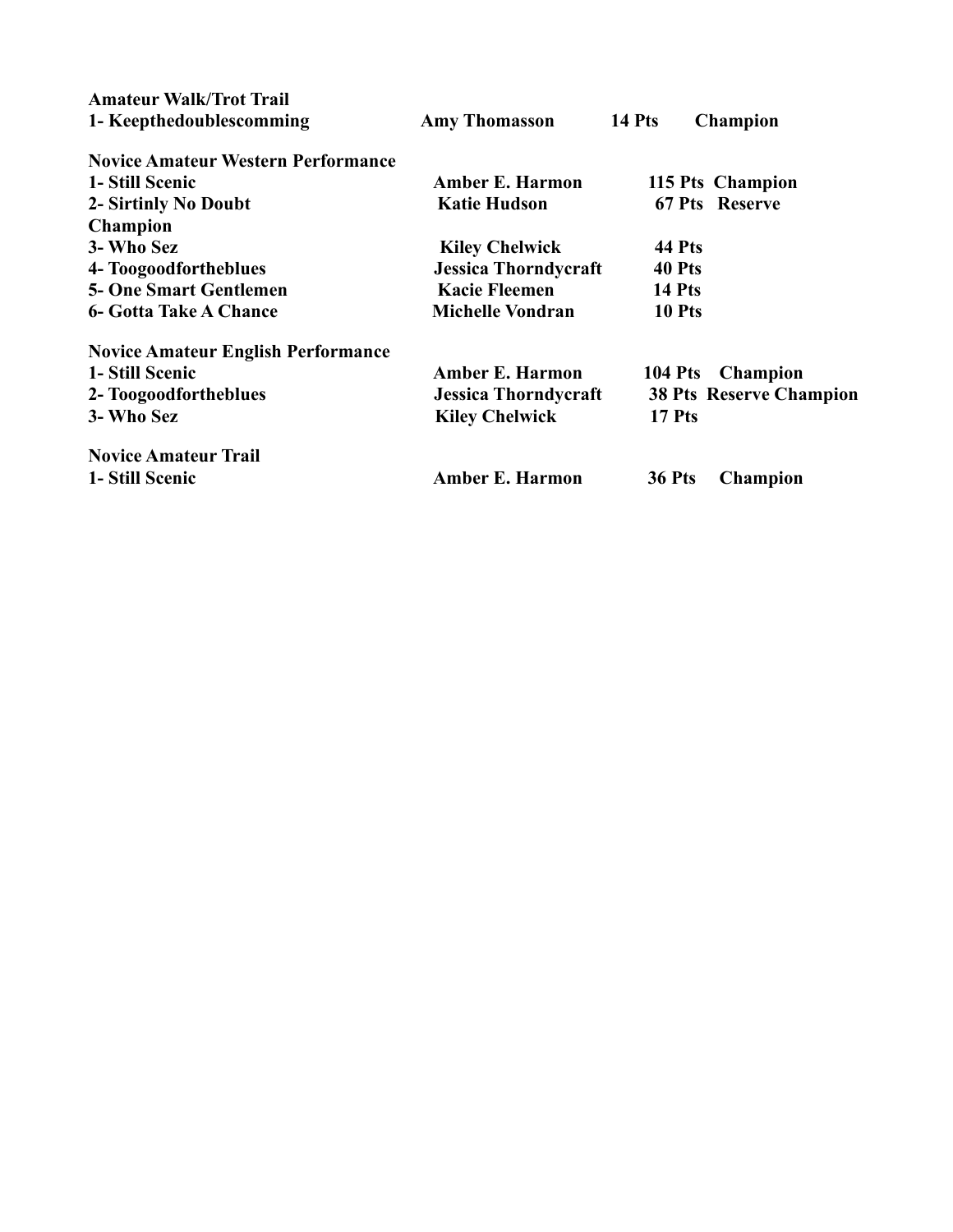## **CPHA 2021 Year End Awards Open Halter & Performance Categories**

| Colts 2 & Under<br>Colts 3 & Over<br>Fillies 2 & Under<br>Fillies 3 & Over |                             |               |
|----------------------------------------------------------------------------|-----------------------------|---------------|
| Geldings 2 & Under                                                         |                             |               |
| Geldings 3 & Over<br>1 – Smokin Sacred Son                                 | <b>Kellie Probst-Bushey</b> | 8             |
| <b>Performance Halter Mares</b>                                            |                             |               |
| <b>Performance Halter Geldings</b><br>1- Toogoodfortheblues                | <b>Jessica Thorndycraft</b> | <b>38 Pts</b> |
| <b>Solid Paint Bred Horse</b>                                              |                             |               |
| 2 Year Performance Horse                                                   |                             |               |
| <b>Sr. English Performance Horse</b>                                       |                             |               |
| 1-Still Scenic                                                             | <b>Amber E. Harmon</b>      | 64 Pts        |
| 2- Cool Movin Man                                                          | <b>Connie L. Filipek</b>    | 17 Pts        |
| <b>3- Radified Sensation</b>                                               | <b>Julie Combs-Green</b>    | 7 Pts         |
| <b>Jr. English Performance Horse</b>                                       |                             |               |
| 1-Toogoodfortheblues                                                       | <b>Jessica Thorndycraft</b> | 50 Pts        |
| <b>Sr. Western Performance Horse</b>                                       |                             |               |
| 1- Gota Take A Chance                                                      | <b>Michelle Vondron</b>     | 22 Pts        |
| 2- Who Sez                                                                 | <b>Kiley Chelwick</b>       | 17 Pts        |
| 3- Hesa Good Ride                                                          | <b>Randy Raykovich</b>      | 10 Pts        |
| <b>4- Goodnight Charlie</b>                                                | <b>Spencer Chelwick</b>     | 9 Pts         |
| <b>Jr. Western Performance Horse</b>                                       |                             |               |
| <b>Open Trail</b>                                                          |                             |               |
| 1- Goodnight Charlie                                                       | <b>Randy Raykovich</b>      | 42 Pts        |
| 2- Im Real Sensational                                                     | <b>Linda Rice</b>           | 16 Pts        |
| 3- Gota Take A Chance                                                      | <b>Michelle Vondron</b>     | 10 Pts        |

**Open Reining**